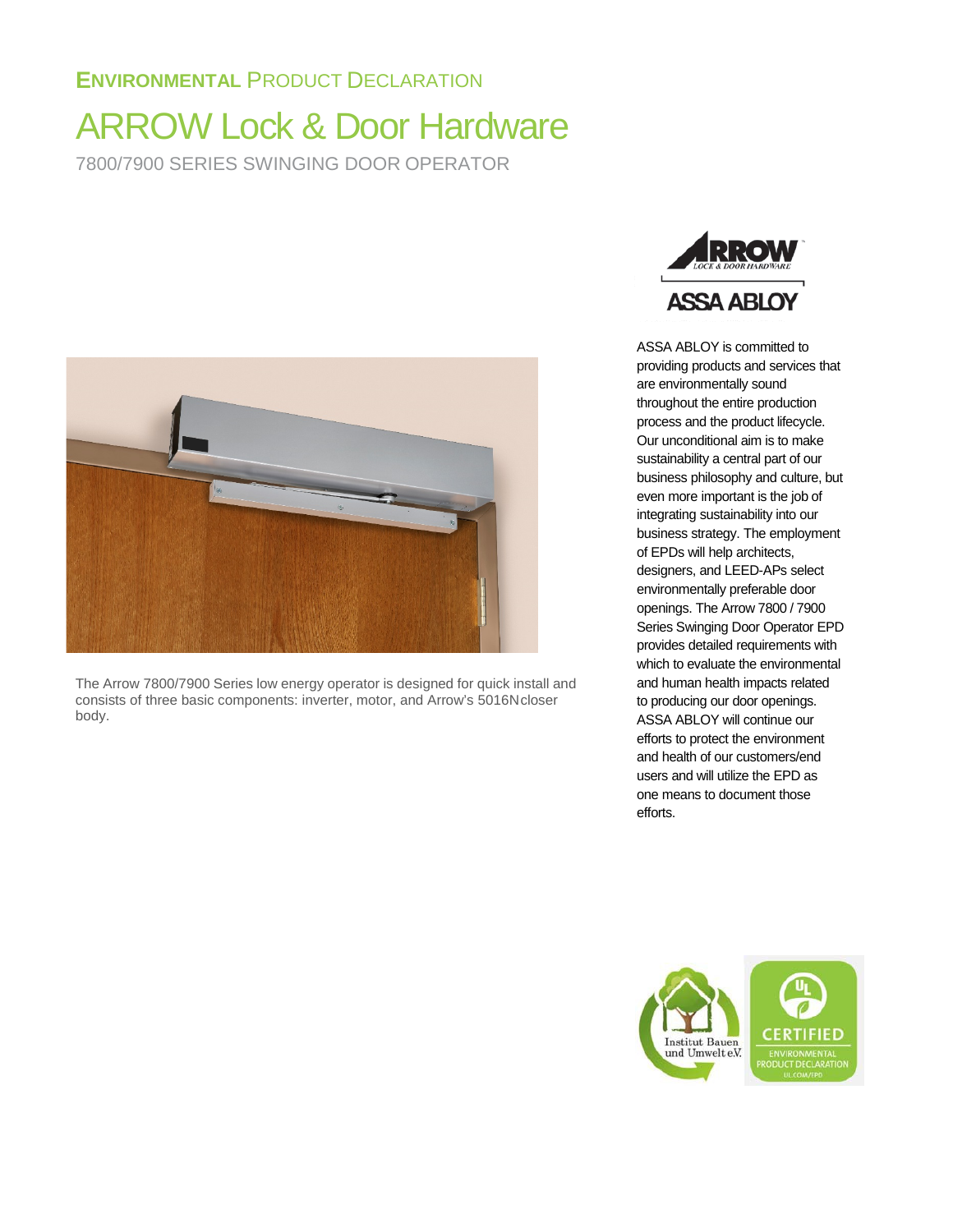# **ENVIRONMENTAL PRODUCT DECLARATION**

#### **According to EN 15804 and ISO 14025 Dual Recognition by UL Environment and Institut Bauen und Umwelt e.V.**

This declaration is an environmental product declaration (EPD) in accordance with ISO 14025. EPDs rely on Life Cycle Assessment (LCA) to provide information on a number of environmental impacts of products over their life cycle. Exclusions: EPDs do not indicate that any environmental or social performance benchmarks are met, and there may be impacts that they do not encompass. LCAs do not typically address the site-specific environmental impacts of raw material extraction, nor are they meant to assess human health toxicity. EPDs can complement but cannot replace tools and certifications that are designed to address these impacts and/or set performance thresholds – e.g. Type 1 certifications, health assessments and declarations, environmental impact assessments, etc. Accuracy of Results: EPDs regularly rely on estimations of impacts, and the level of accuracy in estimation of effect differs for any particular product line and reported impact. Comparability: EPDs are not comparative assertions and are either not comparable or have limited comparability when they cover different life cycle stages, are based on different product category rules or are missing relevant environmental impacts. EPDs from different programs may not be comparable.



| <b>PROGRAM OPERATOR</b>       | <b>UL Environment</b>                                                                   |
|-------------------------------|-----------------------------------------------------------------------------------------|
| <b>DECLARATION HOLDER</b>     | ASSA ABLOY / ARROW Lock & Door Hardware                                                 |
| <b>ULE DECLARATION NUMBER</b> | 4786545067.156.1                                                                        |
| <b>IBU DECLRATION NUMBER</b>  | EPD-ASA-20150266-IBA1-EN                                                                |
| <b>DECLARED PRODUCT</b>       | Swinging Door Operator - Arrow 7800 / 7900 Series                                       |
| <b>REFERENCE PCR</b>          | Automatic doors, automatic gates, and revolving door systems (door systems),<br>07.2014 |
| DATE OF ISSUE                 | September 20, 2015                                                                      |
| <b>PERIOD OF VALIDITY</b>     | 5 years                                                                                 |
|                               |                                                                                         |
|                               | Conoral information                                                                     |

| <b>CONTENTS OF THE</b><br><b>IDECLARATION</b>                                                                                                             | General information<br>Product / Product description<br><b>LCA</b> calculation rules<br>LCA scenarios and further technical information<br><b>LCA</b> results<br>References |                                                               |  |
|-----------------------------------------------------------------------------------------------------------------------------------------------------------|-----------------------------------------------------------------------------------------------------------------------------------------------------------------------------|---------------------------------------------------------------|--|
| The PCR review was conducted by:                                                                                                                          |                                                                                                                                                                             | IBU - Institut Bauen und Umwelt e.V.                          |  |
|                                                                                                                                                           |                                                                                                                                                                             | PCR was approved by the Independent Expert<br>Committee (SRV) |  |
| The CEN Norm EN 15804 serves as the core PCR. This declaration<br>was independently verified in accordance with ISO 14025 by<br>Underwriters Laboratories |                                                                                                                                                                             |                                                               |  |
| $\Box$ INTERNAL                                                                                                                                           | $\boxtimes$ EXTERNAL                                                                                                                                                        | <b>Wade Stout</b>                                             |  |
| This life cycle assessment was independently verified in accordance<br>with EN 15804 and the reference PCR by:                                            |                                                                                                                                                                             | IBU - Institut Bauen und Umwelte.V.                           |  |



# **Environment**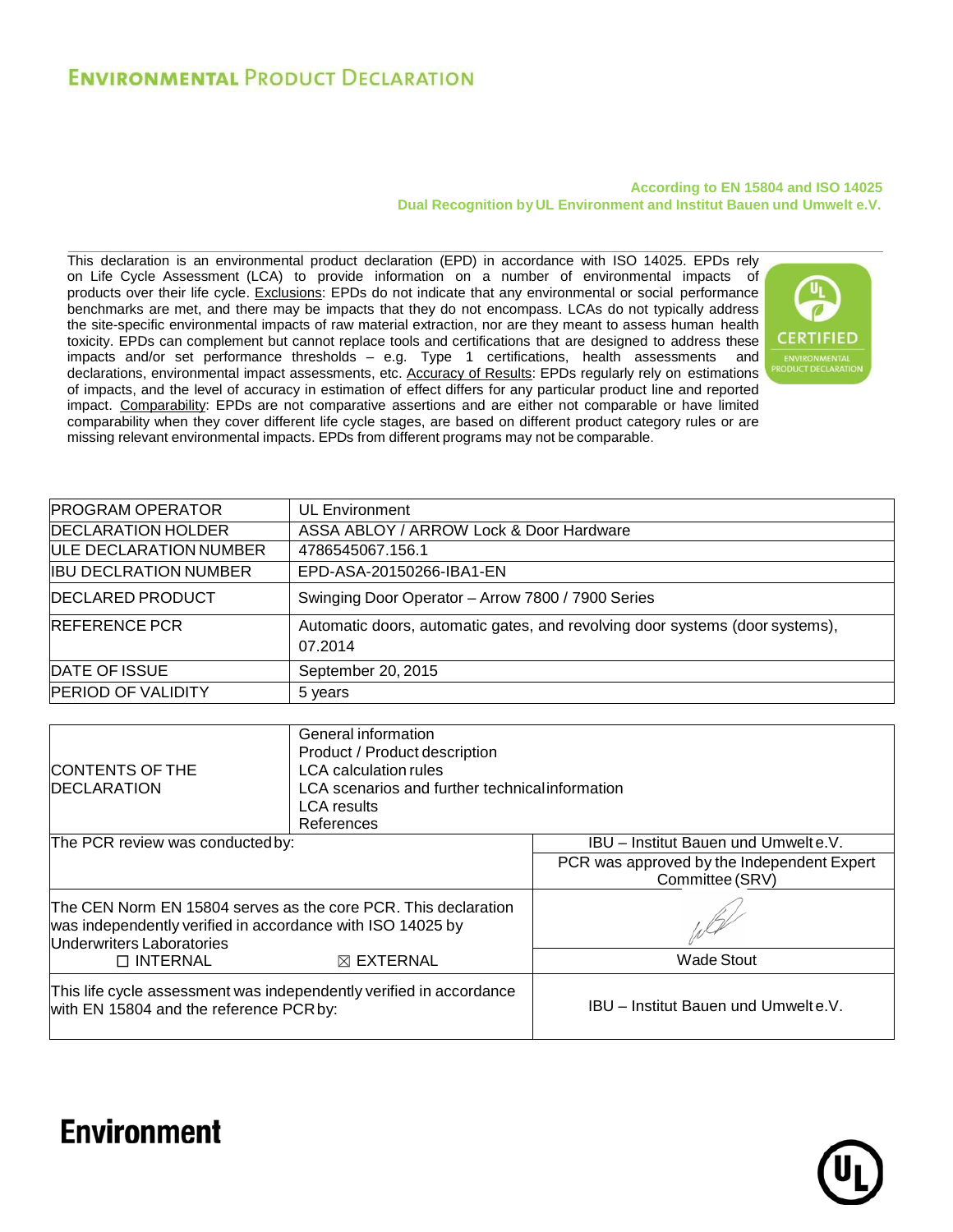

# **ASSA ABLOY 1. General Information**

#### **Programme holder**

IBU -Institut Bauen und Umwelt e.V. Panoramastr. 1 10178 Berlin **Germany** 

#### **Declaration number**

EPD-ASA-20150266-IBA1-EN

#### **This Declaration is based on the Product Category Rules:**

PCR Automatic doors, automatic gates, and revolving door systems (door systems), 07.2014

(PCR tested and approved by the independent expert committee (SVR))

**Issue date** 20.09.2015

**Valid to** 19.09.2020

Wernmanger

Prof. Dr.-Ing. Horst J. Bossenmayer (PresidentofInstitutBauenundUmwelte.V.)

Dr.-Ing. Burkhart Lehman (Managing Director IBU)

## **2. Product**

#### **2.1 Product description**

Product name: Arrow 7800 / 7900 Series swinging door operator

Product characteristics: The 7800 / 7900 series low energy operator is designed for quick install and consists of three basic components: inverter, motor and Arrow's 5016N closer body. The 7800 / 7900 has the ability to function as a standard door closer. When the door is opened manually, there is little resistance and the drive train and motor are not engaged. The 5016N closer, not the motor, controls the closing cycle. Since the door closer does not back-drive the motor during the closing cycle, there is no loss of closer efficiency. In the event of a power outage, the door can be manually opened

#### **ASSA ABLOY Swinging door operator – Arrow 7800 / 7900 Series**

**Owner of the Declaration**

ARROW Lock & Door Hardware P.O. Box 3075 Salem, VA 24153 USA

#### **Declared product / Declared unit**

The declaration represents 1 Arrow 7800 / 7900 Series low energy swinging door operator, consisting of the following items:

- an operator assembly
- arm or track assembly
- accessories (instruction sheets, signage, mounting hardware, etc.)

#### **Scope:**

This declaration and its LCA study is relevant to Arrow 7800 / 7900 serieslowenergy dooroperator.

Theprimarymanufacturingprocessesaremadeby external suppliers and the final manufacturing processes and assembly for all door closer components occur at our manufacturing factory in Monroe,NCUSA.Theownerofthedeclarationshall be liable for the underlying information and evidence; the IBU shall not be liable with respect to manufacturer information, life cycle assessment data and evidences.

| The CEN Standard EN 15804 serves as the core PCR     |
|------------------------------------------------------|
| Independent verification of the declaration and data |
|                                                      |
|                                                      |
|                                                      |



and will close via the door closer's spring force. Other characteristics:

- has US and Canadian patents
- application versatility and ease of adjustment
	- non-handed units
	- push or pull side mounting
- operation activation options include:
	- wall switches
	- radio frequency devices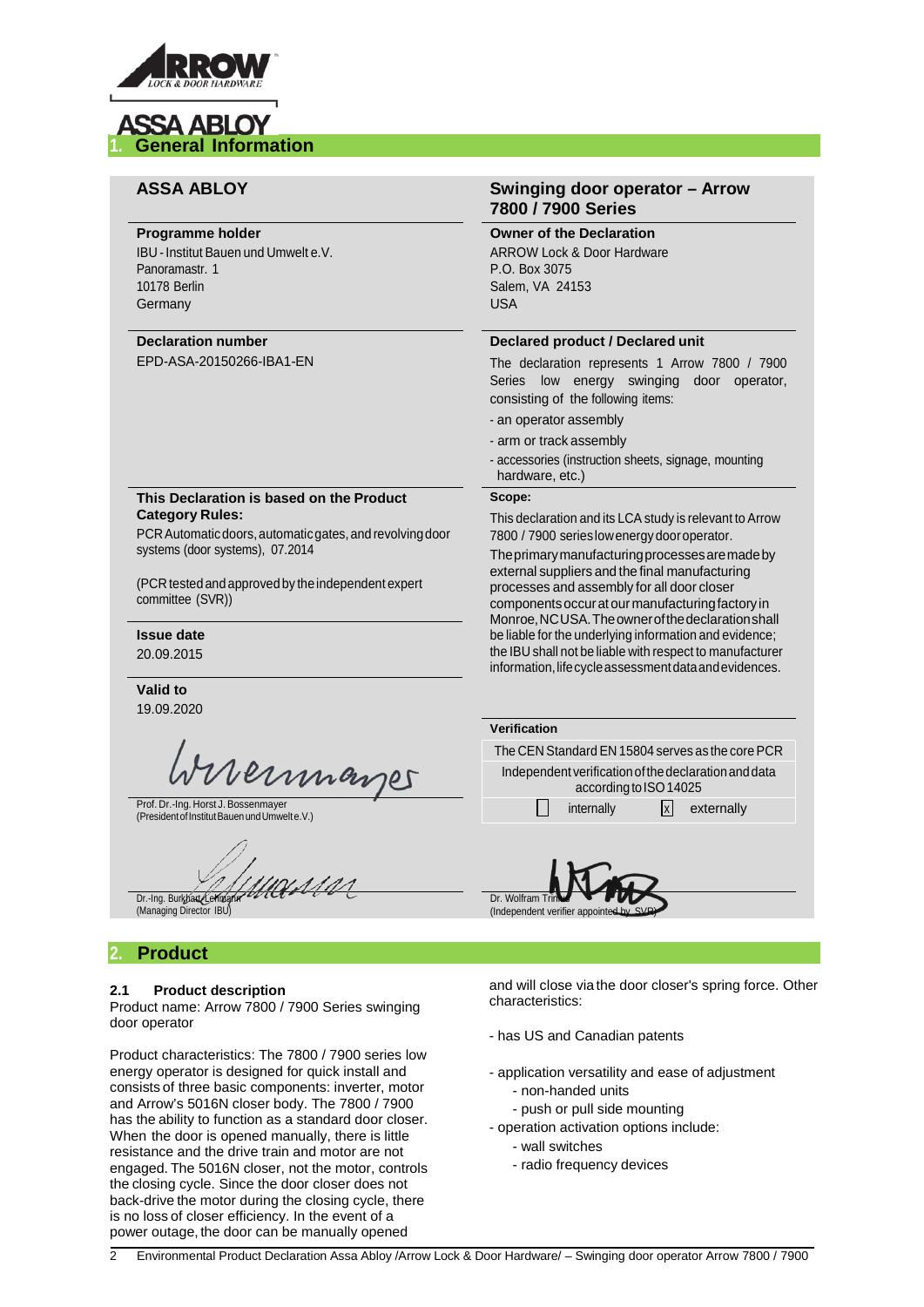

# **ASSA ABLOY**

- Operates as a mechanical surface closer during closer cycle, when opened manually, or power is off:
	- quiet operation
	- spring force provides the feel of a normal manual door closer
	- door can be opened manually if desired
- Arrow 7800 / 7900 series door closer
	- adjustable spring power
	- adjustable back check
	- adjustable sweep and latch
- adjustable hold open from 0 to 30 seconds
- adjustable obstruction detection during opening cycle
- push-and-close allows operator to skip the hold open time when it is not necessary
- optional power cord

#### **2.2 Application**

Based on its dual functionality, the Arrow 7800 / 7900 operates as a standard door closer or a low energy operator. This operator can be activated via wall switch or radio frequency device and is ideal for doctor's offices, retirement facilities, schools or churches.

#### **2.3 Technical Data**

The table presents the technical properties of swing door operator Arrow 7800 / 7900 series:

| <b>Parameter</b>                                    | Value                          |  |
|-----------------------------------------------------|--------------------------------|--|
| Power Supply                                        | 120VAC +10%/-15%, 60Hz,        |  |
|                                                     | 0.6A current draw              |  |
| Auxiliary output<br>power                           | 24VDC @ .9A                    |  |
|                                                     | 5710 (pull side - track arm) - |  |
| Door Opening                                        | up to 110 degrees              |  |
|                                                     | 5730 (push side - std arm) -   |  |
|                                                     | up to 170 degrees              |  |
| Door Weight                                         | 250 lbs. (113 kg) max.         |  |
| Door Swing                                          | Non-handed (left or right      |  |
| <b>Directions</b>                                   | hand mounted)                  |  |
|                                                     | adjustable from 0 to 30        |  |
| Hold open option:                                   | seconds                        |  |
| Obstruction                                         | adjustable from 0 to 5         |  |
| Detection                                           | seconds                        |  |
| <b>Adjustable Motor</b>                             | adjustable from 0 to 5         |  |
| Startup delay                                       | seconds                        |  |
| Overload safety                                     | after two minutes of           |  |
| shut-off:                                           | receiving a activation signal, |  |
|                                                     | unit will time out             |  |
| Single pole double throw relay output               |                                |  |
| <b>Puch and Co option for manually puching door</b> |                                |  |

Push and Go option for manually pushing door

#### **2.4 Placing on the market / Application rules**  The standards that can be applied for operators and relevant accessories are:

- UL tested to ANSI/UL standard 325 for automatic closing doors
- Complies with Americans with Disabilities Act (ADA)
- Tested to ANSI/BHMA A156.19 for door operators
- Meets requirements of ANSI/BHMA A156.4 for door closers
- Meets requirements of UL10C for positive pressure

#### **2.5 Delivery status**

Operator units are delivered ready for installation in separate a single packages. The operator unit including the packaging has the following dimensions: 184 mm x 216 mm x 895 mm.

#### **2.6 Base materials / Ancillary materials**

The average composition of Arrow 7800 / 7900 is as follows: is as follows:

| <b>Component</b>  | Percentage in mass (%) |
|-------------------|------------------------|
| Aluminum          | 41.78                  |
| <b>Steel</b>      | 26.03                  |
| <b>Plastics</b>   | 0.56                   |
| <b>Zinc</b>       | 2.02                   |
| Electronics       | 3.96                   |
| Electro mechanics | 23.84                  |
| others            | 1.81                   |
| Total             | 100.0                  |

#### **2.7 Manufacture**

The primary manufacturing processes are made by Tier 1 suppliers located in China, Taiwan, Mexico, and across USA and some primary and the final manufacturing processes for operator units occur at in factory Monroe, NC USA. Electronic component manufacturing processes are made by suppliers located in China, Japan, and USA.

Manufacturing of the operator unit consists of machining, die casting, component manufacturing (springs, bearings, o-rings). Final manufacturing process includes assembly, testing, painting, and packing of the door operator.

The factory of Monroe, NC USA has certification of Quality Management system in accordance with ISO 9001:2008.

#### **2.8 Environmental and health during manufacturing**

ASSA ABLOY and ARROW Lock & Door Hardware are committed to producing and distributing door opening solutions with minimal environmental impact, where health & safety is the primary focus for all employees and associates.

- Environmental operations, GHG, energy, water, waste, VOC, surface treatment and H&S are being routinely monitored. Inspections, audits, and reviews are conducted periodically to ensure that applicable standards are met and Environment Management program effectiveness is evaluated.
- Code of Conduct covers human rights, labor practices and decent work. Management of ASSA ABLOY and ARROW Lock & Door Hardware are aware of their environmental roles and responsibilities, providing appropriate training,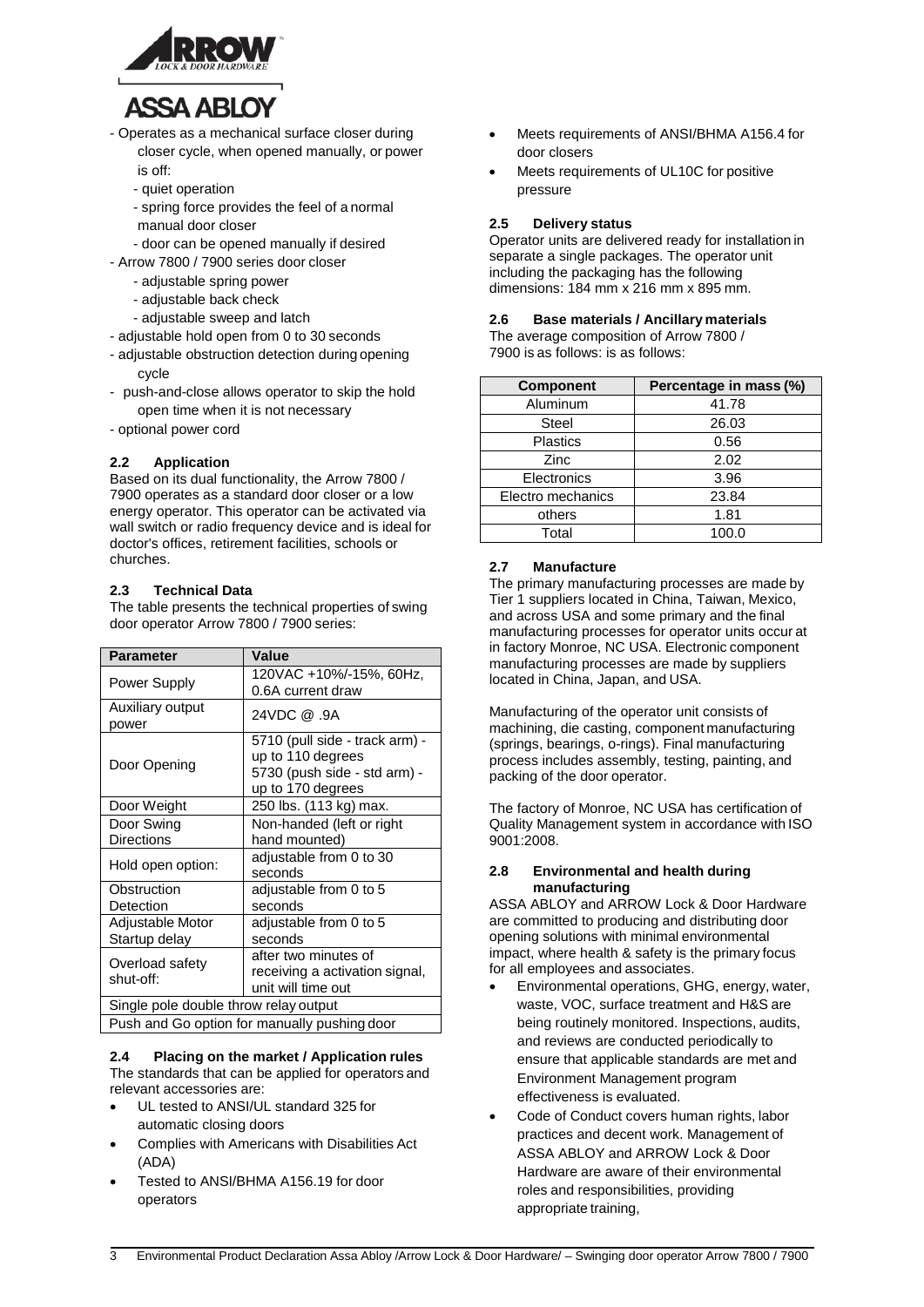

# **ASSA ABLOY**

supporting accountability and recognizing outstanding performance.

- Any waste metals during machining are separated and recycled. The waste from the water-based painting process is delivered to waste treatment plant.
- The factory of Monroe, NC USA has certification of Environmental Management system in accordance with ISO 14001:2004.

#### **2.9 Product processing/installation**

Arrow 7800 / 7900 operators are sold through various distributors and wholesalers and are recommended to be installed by trained installation technicians such as locksmiths, carpenters, etc. adhering to local / national standards and requirements, but can also be installed by nonskilled laborers. In any case the installation must be done in line with instructions provided by the manufacturer.

#### **2.10 Packaging**

Arrow 7800 / 7900 operators are packed in cardboard packaging. Packaging includes two paper sheets (installation instruction and drilling template) – all of which are fully recyclable.

| <b>Material</b> | Value (%) |
|-----------------|-----------|
| Cardboard/paper | 99.4      |
| <b>Plastic</b>  | 0.6       |
| Total           | 100 O     |

#### **2.11 Condition of use**

Annual inspection is recommended in order to guarantee correct functionality of the product and the door leaf. The inspection includes: checking, fixing screws to ensure they are properly tight, correct adjustments (closing speeds, force) and compliance with local legal inspection standards.

#### **2.12 Environment and health during use**

There is no harmful emissive potential. No damage to health or impairment is expected under normal use corresponding to the intended use of the product.

#### **2.13 Reference service life**

Arrow 7800 / 7900 was developed to comply with ANSI/BHMA A156.19 standard and quality requirements. The typical life time of an Arrow 7800 / 7900 is 10 years, dependent on frequency of cycles. In this EPD lifetime of 3 years was analyzed.

#### **2.14 Extraordinary effects**

#### **Fire**

Arrow 7800 / 7900 is tested for usage in fire and smoke protection doors per UL10C, UL/ULc standards and CSA C22.2 No. 247.

#### **Water**

Operators include hydraulic oil and are designed for traditional locations and are not intended for flood protection. Unforeseeable flooding conditions will increase the potential for developing surface rust.

#### **Mechanical destruction**

No danger to the environment can be anticipated during mechanical destruction.

#### **2.15 Re-use stage**

The product is possible to reuse during the reference service life and be moved from one door to another. The majority, by weight, of components are aluminum and steel which can be recycled. The plastic components can be used for energy recovery within a waste incineration process.

#### **2.16 Disposal**

Waste management at the Monroe, NC USA factory is in accordance with the plant's ISO9001 and ISO14001 standards:

Manufacturing:

- Office paper / cardboard recycling covered under Solid Waste Recycling Program
- Plant paper / cardboard recycling covered under Solid Waste Recycling Program
- General trash covered under SolidWaste Recycling Program
- Comingled recyclables covered under Solid Waste Recycling Program
- Metals recycling metal chips and dust covered under Solid Waste Recycling Program
- Wood pallets covered under SolidWaste Recycling Program

#### Packaging:

All materials incurred during installation on their end of life should be recycled per local codes for:

- paper and cardboard packaging
	- plastic packaging (recycling code 4 or 5)

#### End of Life:

Materials or product parts that can be recycled (such as aluminum, steel and other metals) are assumed to be recycled. Plastics are assumed to be send to incineration (with energy recovery). Components or parts that cannot be clearly separated or recycled are assumed to be disposed in landfill.

#### **2.17 Further information**

ARROW Lock & Door Hardware P.O. Box 3075 Salem, VA 24153 USA Tel: +800-839-3157 Fax: +800-421-6615 [www.arrowlock.com](http://www.arrowlock.com/)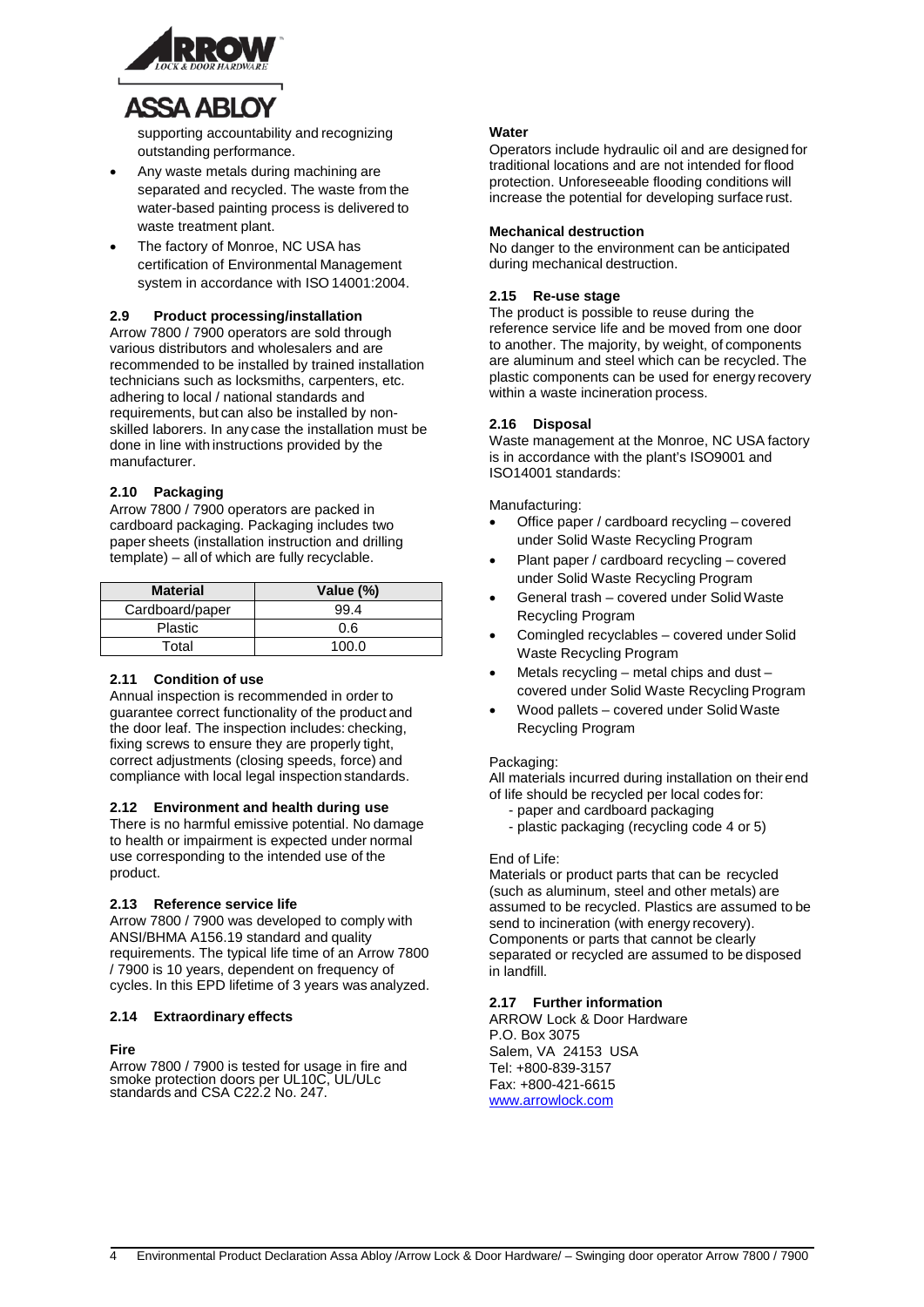

#### **3.1 Declared Unit**

The declaration refers to the functional unit of 1 piece of Arrow 7800 / 7900 Series Operator as specified in Part B requirements on the EPD for Doors, windows, shutters, and related products/IBU PCR Part B/.(PCR Automatic doors, automatic gates, and revolving door systems (door systems).

#### **Declared unit**

| <b>Name</b>               | Value | Unit     |
|---------------------------|-------|----------|
| Declared unit             |       | piece of |
|                           |       | operator |
| Mass (without packaging)  | 10.96 | κa       |
| Conversion factor to 1 kg | 0.091 |          |

#### **3.2 System boundary**

Type of the EPD: cradle to gate - with options The following life cycle stages were considered for Door Closer:

Production stage:

- A1 Raw material extraction and processing
- A2 Transport to the manufacturer and
- A3 Manufacturing

Construction stage:

- A4 Transport from the gate to the site
- A5 Packaging waste processing

Use stage related to the operation of the building includes:

• B6 – Operational energy use

End-of-life stage:

- C2 Transport to waste processing
- C3 Waste processing for recycling and
- C4 Disposal (landfill)

This includes provision of all materials, products and energy, packaging processing and its transport, aswell as waste processing up to the end-of waste state or disposal of final residues.

• D - Declaration of all benefits or recycling potential from EOL and A5

#### **3.3 Estimates and assumptions**

In the End-of-Life stage a scenario with collection rate of 100% for all the recyclable materials was assumed.

#### **3.4 Cut-off criteria**

In the assessment, all available data from the production process are considered, i.e. all raw materials used, auxiliary materials (e.g. lubricants), thermal energy consumption and electric power consumption - including material and energy flows contributing less than 1% of mass or energy (if available). In case a specific flow contributing less than 1% in mass or energy is not available, worst case assumption proxies are selected to represent the respective environmental impacts.

Impacts relating to the production of machines and facilities required during production are out of the scope of this assessment.

#### **3.5 Background data**

For life cycle modeling of the considered products, the GaBi 6 Software System for Life Cycle Engineering, developed by thinkstep AG, is used /GaBi 6 2013/. The GaBi-database contains consistent and documented datasets which are documented in the online

GaBi-documentation /GaBi 6 2013D/.

To ensure comparability of results in the LCA, the basic data of GaBi database were used for energy, transportation and auxiliary materials.

#### **3.6 Data quality**

The requirements for data quality and background data correspond to the specifications of the /IBU PCR PART  $A/$ 

thinkstep AG performed a variety of tests and checks during the entire project to ensure high quality of the completed project. This obviously includes an extensive review of project-specific LCA models as well as the background data used.

The technological background of the collected data reflects the physical reality of the declared products. The datasets are complete and conform to the system boundaries and the criteria for the exclusion of inputs and outputs.

All relevant background datasets are taken from the GaBi 6 software database. The last revision of the used background data has taken place not longer than 10 years ago.

#### **3.7 Period under review**

The period under review is 2013/14 (12 month average).

#### **3.8 Allocation**

Regarding incineration, the software model for the waste incineration plant (WIP) is adapted according to the material composition and heating value of the combusted material. In this EPD the following specific life cycle inventories for the WIP are considered:

- Waste incineration of plastic
- Waste incineration of paper
- Waste incineration of electronic wastes.

Regarding the recycling material of metals, the metal parts in the EoL are declared as end-of-waste status. Thus, these materials are considered in module D. Specific information on allocation within the background data is given in the GaBi dataset documentation.

#### **3.9 Comparability**

Basically, a comparison or an evaluation of EPD data is only possible if all the data sets to be compared were created according to /EN 15804/ and the building context, respectively the product-specific characteristics of performance, are taken into account.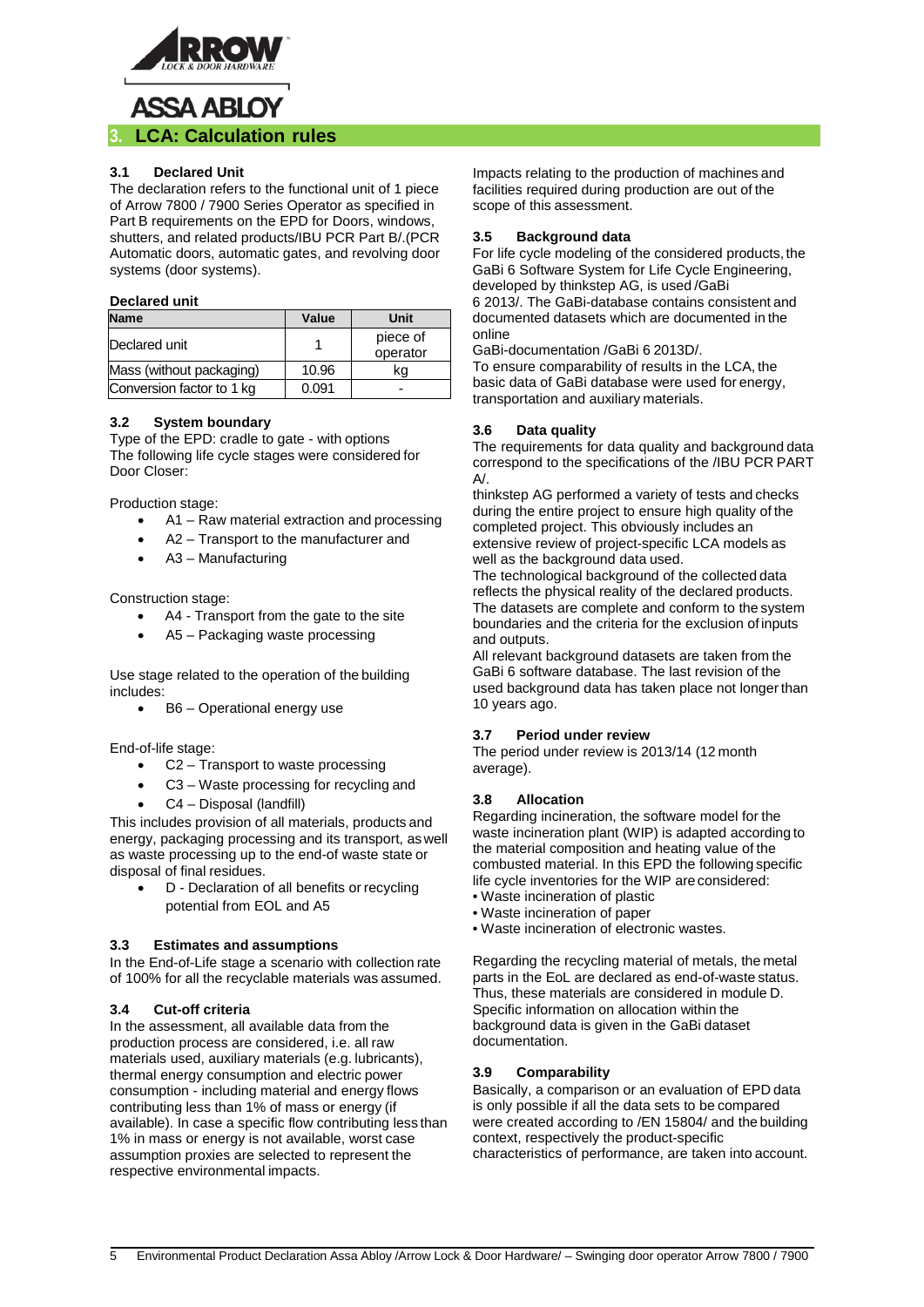

# **ASSA ABLOY**

## **4. LCA: Scenarios and additional technical information**

The following technical information is a basis forthe declared modules or can be used for developing specific scenarios in the context of a building assessment if modules are not declared (MND).

#### **Installation into the building (A5)**

| <b>Name</b>                                                                | Value | Unit |
|----------------------------------------------------------------------------|-------|------|
| Output substances following waste<br>treatment on site (Paper packaging)   | 3.07  | kg   |
| Output substances following waste<br>treatment on site (Plastic packaging) | 0.02  | kg   |

#### **Reference service life**

| <b>Name</b>            | Value | Unit |
|------------------------|-------|------|
| Reference service life |       |      |

#### **Operational energy use (B6)**

| <b>Name</b>                                | Value  | Unit |
|--------------------------------------------|--------|------|
| Electricity consumption                    | 326.31 | kWh  |
| Days per year in use                       | 365    |      |
| Hours per day in on mode                   | 2      |      |
| Power consumption in on mode in W          | 72     | w    |
| Hours per day in stand-by mode             | 22     |      |
| Power consumption in stand-by mode<br>in W |        | w    |

#### **End of life (C2-C4)**

| <b>Name</b>                                                                               | Value | Unit |
|-------------------------------------------------------------------------------------------|-------|------|
| Collected separately Aluminum, Zinc,<br>Steel, Plastic, Electro mechanics,<br>Electronics | 10.76 | kg   |
| Collected as mixed construction waste<br>for landfilling                                  | 0.20  | kg   |
| Reuse plastic parts                                                                       | 0.06  | kg   |
| Recycling Aluminum, Zinc, Steel,<br>Plastic, Electro mechanics, Electronics               | 10.70 | kg   |
| Landfilling of construction waste                                                         | 0.20  | ka   |

#### **Reuse, recovery and/or recycling potentials (D), relevant scenario information**

| <b>Name</b>                                                         | Value | Unit |
|---------------------------------------------------------------------|-------|------|
| Collected separately waste type<br>Operator (including packaging)   | 14.05 | kg   |
| Recycling Aluminum                                                  | 32.60 | ℅    |
| Recycling Zinc                                                      | 1.57  | ℅    |
| <b>Recycling Steel</b>                                              | 20.31 | ℅    |
| <b>Recycling Plastic</b>                                            | 0.44  | ℅    |
| <b>Recycling Electronics</b>                                        | 3.09  | ℅    |
| Recycling Electro mechanics                                         | 18.60 | ℅    |
| Reuse Packaging (paper) (from A5)                                   | 21.85 | ℅    |
| Reuse Packaging (plastic) (from A5)                                 | 0.12  | ℅    |
| Loss Construction waste for landfilling<br>(no recycling potential) | 1.42  | ℅    |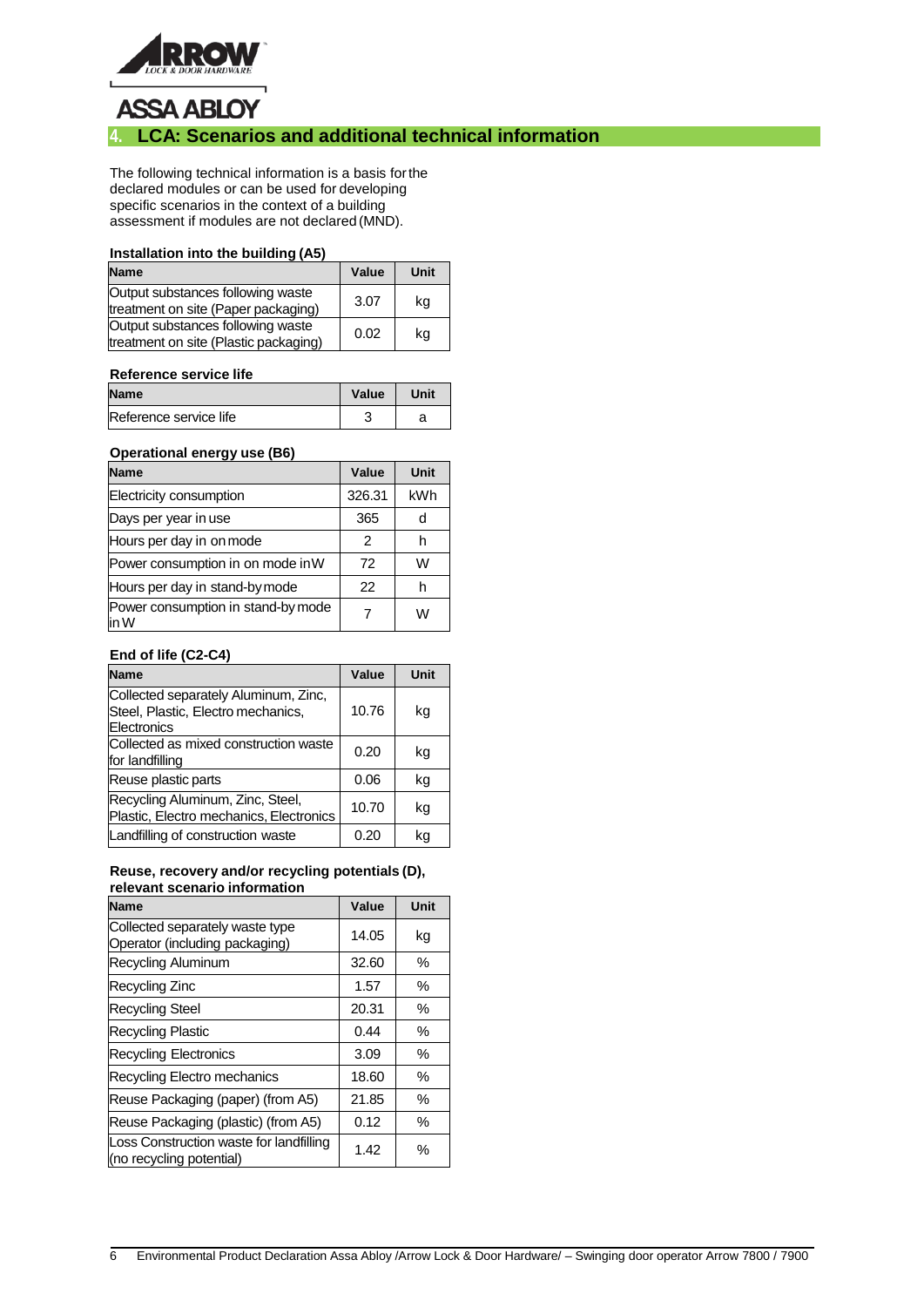

# **5. LCA: Results**

#### Results shown below were calculated using CML 2000 – Apr. 2013Methodology.

|                  |                                                                                    |                                   |                                                               |                       |             |                                                                  |                           |                             | DESCRIPTION OF THE SYSTEM BOUNDARY (X = INCLUDED IN LCA; MND = MODULE NOT DECLARED) |                          |                          |                |                                               |                      |               |                                     |                          |
|------------------|------------------------------------------------------------------------------------|-----------------------------------|---------------------------------------------------------------|-----------------------|-------------|------------------------------------------------------------------|---------------------------|-----------------------------|-------------------------------------------------------------------------------------|--------------------------|--------------------------|----------------|-----------------------------------------------|----------------------|---------------|-------------------------------------|--------------------------|
|                  |                                                                                    |                                   |                                                               |                       |             |                                                                  |                           |                             | <b>BENEFITS AND</b>                                                                 |                          |                          |                |                                               |                      |               |                                     |                          |
| PRODUCT STAGE    |                                                                                    |                                   | <b>CONSTRUCTI</b><br>ON PROCESS                               |                       |             |                                                                  |                           | <b>USE STAGE</b>            |                                                                                     |                          | <b>END OF LIFE STAGE</b> |                | <b>LOADS</b><br>BEYOND THE                    |                      |               |                                     |                          |
|                  |                                                                                    |                                   | <b>STAGE</b>                                                  |                       |             |                                                                  |                           |                             |                                                                                     |                          |                          |                |                                               |                      |               |                                     | <b>SYSTEM</b>            |
|                  |                                                                                    |                                   |                                                               |                       |             |                                                                  |                           |                             |                                                                                     |                          |                          |                |                                               |                      |               |                                     | <b>BOUNDARYS</b>         |
|                  |                                                                                    | Transport from the                |                                                               |                       |             |                                                                  |                           |                             | Operational energy                                                                  |                          |                          |                | Waste processing                              |                      |               |                                     |                          |
| Raw materia      |                                                                                    | gate to the site<br>Manufacturing |                                                               |                       | Maintenance |                                                                  | Replacement <sup>1)</sup> | Refurbishment <sup>1)</sup> |                                                                                     | Operational water        | De-construction          |                |                                               |                      |               |                                     |                          |
|                  |                                                                                    | Assembly                          |                                                               | <b>Jse</b>            |             |                                                                  |                           |                             | use                                                                                 | use                      |                          |                |                                               |                      |               |                                     |                          |
| supply           | Transport                                                                          |                                   |                                                               |                       |             | Repair                                                           |                           |                             |                                                                                     |                          | demolition               | Transport      |                                               | Disposal             | Reuse-        | Recovery-<br>Recycling<br>potential |                          |
|                  |                                                                                    |                                   |                                                               |                       |             |                                                                  |                           |                             |                                                                                     |                          |                          |                |                                               |                      |               |                                     |                          |
|                  |                                                                                    |                                   |                                                               |                       |             |                                                                  |                           |                             |                                                                                     |                          |                          |                |                                               |                      |               |                                     |                          |
| A1               | A2                                                                                 | A3                                | A4                                                            | A5                    | <b>B1</b>   | B2                                                               | B3                        | <b>B4</b>                   | Β5                                                                                  | B <sub>6</sub>           | <b>B7</b>                | C <sub>1</sub> | C2                                            | C <sub>3</sub><br>C4 |               |                                     | D                        |
| X                | X                                                                                  | X                                 | X                                                             | X                     | <b>MND</b>  | <b>MND</b>                                                       | <b>MND</b>                | <b>MND</b>                  | <b>MND</b>                                                                          | X                        | <b>MND</b>               | <b>MND</b>     | X                                             | $\mathsf X$          | $\times$      |                                     | X                        |
| <b>RESUL</b>     | .TS                                                                                | $\Omega$                          |                                                               |                       |             | <b>LCA - ENVIRONMENTAL IMPACT:</b>                               |                           |                             |                                                                                     |                          |                          |                | 1 piece of swinging door operator Norton 5700 |                      |               |                                     |                          |
| <b>Parameter</b> |                                                                                    |                                   | Parameter                                                     |                       |             | Unit                                                             |                           | $A1-3$                      | A4                                                                                  | A <sub>5</sub>           |                          | <b>B6</b>      | C <sub>2</sub>                                | C <sub>3</sub>       |               | C <sub>4</sub>                      | D                        |
| <b>GWP</b>       |                                                                                    |                                   | Global warming potential                                      |                       |             | [kg CO <sub>2</sub> -Eq.                                         |                           | 1.05E+02                    | 4.01E-01                                                                            | 4.41E+00                 |                          | 2.19E+02       | 4.01E-01                                      | 1.91E-02             |               | 9.34E-01                            | $-5.63E + 01$            |
| <b>ODP</b>       |                                                                                    |                                   | Depletion potential of the stratospheric                      |                       |             | [kg CFC11                                                        |                           |                             |                                                                                     |                          |                          |                |                                               |                      |               |                                     |                          |
|                  |                                                                                    |                                   | ozone layer<br>Acidification potential of land and water      |                       | Eq.]        |                                                                  | 1.79E-07                  | 1.92E-12                    | 2.01E-11                                                                            |                          | 7.58E-08                 | 1.92E-12       | 1.31E-11                                      |                      | 2.21E-12      | 2.22E-08                            |                          |
| AP               |                                                                                    |                                   |                                                               |                       |             | [kg SO <sub>2</sub> -Eq.]<br>[kg (PO <sub>4</sub> ) <sup>3</sup> |                           | 5.22E-01                    | 1.83E-03                                                                            | 1.01E-03                 |                          | 7.41E-01       | 1.83E-03                                      | 9.02E-05             |               | 2.55E-04                            | $-3.20E - 01$            |
| EP               |                                                                                    |                                   | Eutrophication potential                                      |                       |             | Eq.]                                                             |                           | 3.60E-02                    | 4.19E-04                                                                            | 1.74E-04                 |                          | 3.96E-02       | 4.19E-04                                      | 5.08E-06             |               | 2.65E-05                            | $-1.50E-02$              |
|                  | Formation potential of tropospheric ozone<br><b>POCP</b><br>photochemical oxidants |                                   |                                                               | [kg Ethen<br>Eq.      |             | 3.68E-02                                                         | $-5.92E - 04$             | 7.11E-05                    |                                                                                     | 4.53E-02                 | $-5.92E-04$              | 5.36E-06       |                                               | 1.40E-05             | $-1.92E - 02$ |                                     |                          |
|                  | <b>ADPE</b>                                                                        |                                   | Abiotic depletion potential for non fossil<br>resources       |                       | [kg SbEq.]  |                                                                  | 6.59E-03                  | 1.51E-08                    | 8.23E-08                                                                            |                          | 2.89E-05                 | 1.51E-08       | 2.65E-09                                      |                      | 1.08E-07      | $-2.50E-03$                         |                          |
|                  | <b>ADPF</b>                                                                        |                                   | Abiotic depletion potential for fossil<br>resources           |                       | [MJ]        |                                                                  | 1.16E+03                  | 5.53E+00                    | 1.24E+00                                                                            |                          | 2.53E+03                 | 5.53E+00       | 2.17E-01                                      |                      | 4.43E-01      | $-5.49E + 02$                       |                          |
| ESUI             | 'S                                                                                 | <b>OF</b><br><b>THE</b>           |                                                               | <b>CA - RESOURC</b> I |             | <b>USE</b>                                                       |                           |                             | piece of swinging door operator Norton 5700                                         |                          |                          |                |                                               |                      |               |                                     |                          |
| Parameter        |                                                                                    |                                   | Parameter                                                     |                       |             |                                                                  |                           |                             |                                                                                     |                          |                          | <b>B6</b>      | C <sub>2</sub>                                |                      |               |                                     |                          |
|                  |                                                                                    |                                   |                                                               |                       |             | Unit                                                             | $A1-3$                    |                             | A4                                                                                  | A <sub>5</sub>           |                          |                |                                               | C <sub>3</sub>       |               | C <sub>4</sub>                      | D                        |
| PERE             |                                                                                    |                                   | Renewable primary energy as energy<br>carrier                 |                       |             | [MJ]                                                             | 3.43E+02                  |                             |                                                                                     |                          |                          |                |                                               |                      |               |                                     |                          |
| <b>PERM</b>      |                                                                                    |                                   | Renewable primary energy resources as<br>material utilization |                       |             | [MJ]                                                             | $0.00E + 00$              |                             |                                                                                     | $\blacksquare$           |                          | $\blacksquare$ |                                               |                      |               | $\blacksquare$                      | $\overline{\phantom{a}}$ |
| <b>PERT</b>      |                                                                                    |                                   | Total use of renewable primary energy<br>resources            |                       |             | [MJ]                                                             | 3.43E+02                  |                             | 2.18E-01                                                                            | 1.15E-01                 |                          | 2.47E+02       | 2.18E-01                                      | 6.22E-02             |               | 4.14E-02                            | $-2.10E + 02$            |
| <b>PENRE</b>     |                                                                                    |                                   | Non renewable primary energy as                               |                       |             | [MJ]                                                             | 1.39E+03                  |                             | ÷,                                                                                  | $\overline{\phantom{a}}$ |                          | ÷,             |                                               |                      |               | $\blacksquare$                      | $\overline{\phantom{a}}$ |
| <b>PENRM</b>     |                                                                                    |                                   | energy carrier<br>Non renewable primary energy as             |                       |             | [MJ]                                                             | $0.00E + 00$              |                             |                                                                                     |                          |                          |                |                                               |                      |               |                                     |                          |
| <b>PENRT</b>     |                                                                                    |                                   | material utilization<br>Total use of non renewable primary    |                       |             | [MJ]                                                             | 1.39E+03                  |                             | 5.55E+00                                                                            | 1.45E+00                 |                          | 3.20E+03       | 5.55E+00                                      | 3.41E-01             |               | 5.02E-01                            | $-6.76E + 02$            |
| SM               |                                                                                    |                                   | energy resources<br>Use of secondary material                 |                       |             | [kg]                                                             | 2.17E+00                  |                             | $0.00E + 00$                                                                        | $0.00E + 00$             |                          | $0.00E + 00$   | $0.00E+00$ $0.00E+00$                         |                      |               | $0.00E + 00$                        | $0.00E + 00$             |
| <b>RSF</b>       |                                                                                    |                                   | Use of renewable secondary fuels                              |                       |             | [MJ]                                                             | $0.00E + 00$              |                             | $0.00E + 00$                                                                        | $0.00E + 00$             |                          | $0.00E + 00$   | $0.00E + 00$                                  | $0.00E + 00$         |               | $0.00E + 00$                        | $0.00E + 00$             |
| <b>NRSF</b>      |                                                                                    |                                   | Use of non renewable secondary fuels                          |                       |             | [MJ]                                                             | $0.00E + 00$              |                             | $0.00E + 00$                                                                        | $0.00E + 00$             |                          | $0.00E + 00$   | $0.00E + 00$                                  | $0.00E + 00$         |               | $0.00E + 00$                        | $0.00E + 00$             |
| <b>FW</b>        |                                                                                    |                                   | Use of net fresh water                                        |                       |             | $\left[\mathrm{m}^3\right]$                                      | 8.34E-01                  |                             | 1.54E-04                                                                            | 1.28E-02                 |                          | 1.13E+00       | 1.54E-04                                      | 1.54E-04             |               | 2.52E-03                            | -5.65E-01                |
|                  |                                                                                    |                                   |                                                               |                       |             |                                                                  |                           |                             | <b>RESULTS OF THE LCA - OUTPUT FLOWS AND WASTE CATEGORIES:</b>                      |                          |                          |                |                                               |                      |               |                                     |                          |
|                  |                                                                                    |                                   |                                                               |                       |             | piece of swinging door operator Norton 5700                      |                           |                             |                                                                                     |                          |                          |                |                                               |                      |               |                                     |                          |
| Parameter        |                                                                                    |                                   | Parameter                                                     |                       | Unit        | $A1-3$                                                           | A4                        |                             | A5                                                                                  | B6                       |                          | C <sub>2</sub> |                                               | C <sub>3</sub>       | C4            |                                     | D                        |
| HWD              |                                                                                    |                                   | Hazardous waste disposed                                      |                       | [kg]        | 3.06E-02                                                         | 1.26E-05                  |                             | 1.00E-04                                                                            | 2.49E-03                 |                          | 1.26E-05       |                                               | 4.72E-05             | 5.34E-05      |                                     | $-1.06E-02$              |
| <b>NHWD</b>      |                                                                                    |                                   | Non hazardous waste disposed                                  |                       | [kg]        | 1.05E+01                                                         | 6.98E-04                  |                             | 1.15E-01                                                                            | 1.02E+00                 |                          | 6.98E-04       |                                               | 1.10E-04             | 1.09E-01      |                                     | $-8.34E + 00$            |
| RWD              |                                                                                    |                                   | Radioactive waste disposed                                    |                       | [kg]        | 9.40E-02                                                         | 7.27E-06                  |                             | 8.46E-05                                                                            | 2.63E-01                 |                          | 7.27E-06       |                                               | 4.91E-05             | 2.36E-05      |                                     | $-5.06E - 02$            |
| CRU              |                                                                                    |                                   | Components for re-use                                         |                       | [kg]        | $0.00E + 00$                                                     | $0.00E + 00$              |                             | $0.00E + 00$                                                                        | $0.00E + 00$             |                          | $0.00E + 00$   |                                               | $0.00E + 00$         | $0.00E + 00$  |                                     | $0.00E + 00$             |
| <b>MFR</b>       |                                                                                    |                                   | Materials for recycling                                       |                       | [kg]        | $0.00E + 00$                                                     | $0.00E + 00$              |                             | 3.07E+00                                                                            | $0.00E + 00$             |                          | $0.00E + 00$   |                                               | 7.59E+00             | $0.00E + 00$  |                                     | $0.00E + 00$             |
| <b>MER</b>       |                                                                                    |                                   | Materials for energy recovery                                 |                       | [kg]        | $0.00E + 00$                                                     | $0.00E + 00$              |                             | $0.00E + 00$                                                                        | $0.00E + 00$             |                          | $0.00E + 00$   |                                               | $0.00E + 00$         | $0.00E + 00$  |                                     | $0.00E + 00$             |
| EEE              |                                                                                    |                                   | Exported electrical energy<br>Exported thermal energy         |                       | [MJ]        | $0.00E + 00$                                                     | $0.00E + 00$              |                             | 5.61E+00                                                                            | $0.00E + 00$             |                          | $0.00E + 00$   |                                               | $0.00E + 00$         | 1.00E+00      |                                     | $0.00E + 00$             |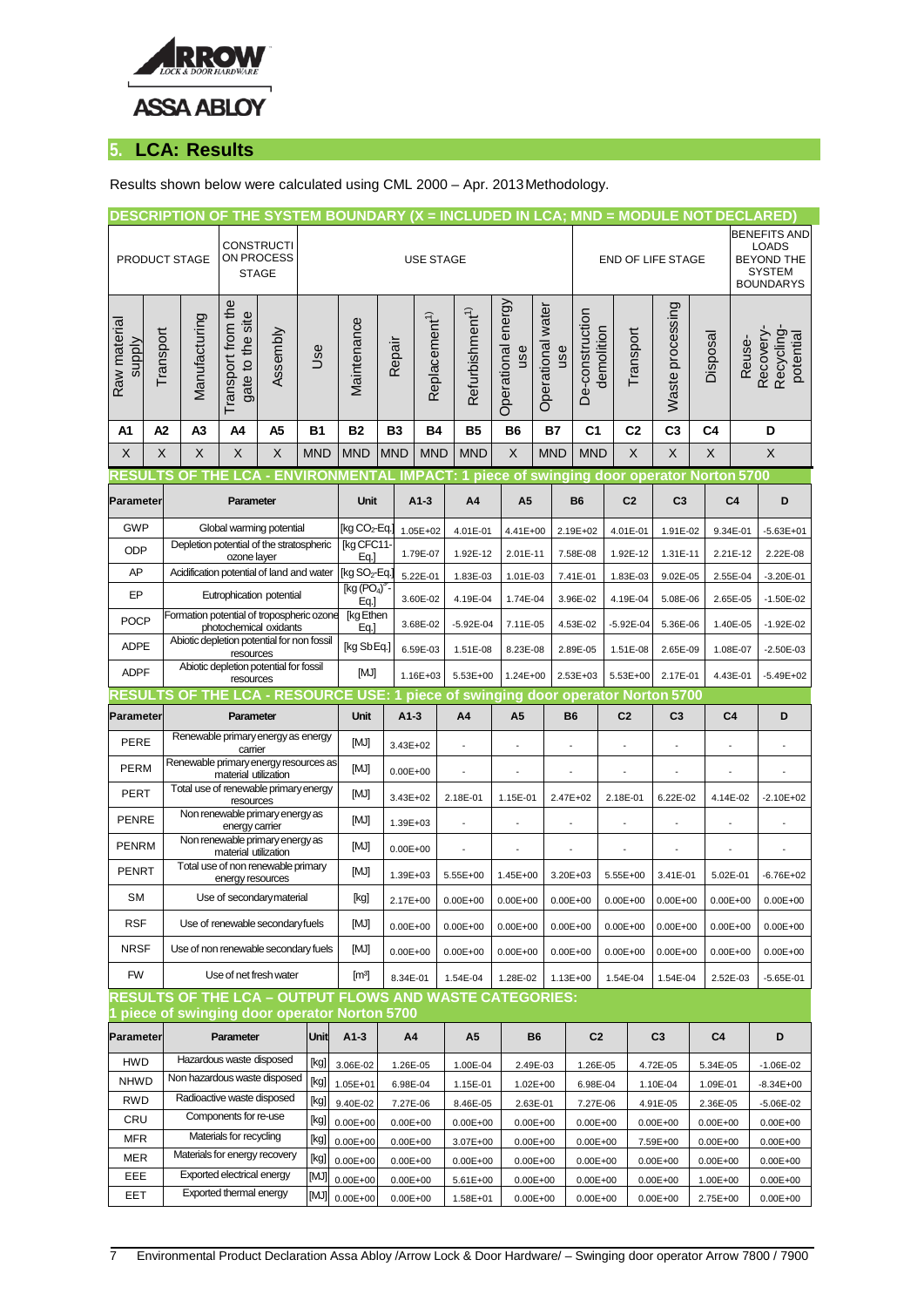

## **6. LCA: Interpretation**

This chapter contains an interpretation of the Life Cycle Impact Assessment categories. Stated percentages in the whole interpretation are related to the overall life cycle, excluding credits (module D).

The production stage (modules A1-A3) contributes between 31% and 70% to the overall results for all the environmental impact assessment categories hereby considered, except for the abiotic depletion potential (ADPE), for which the contribution from the production stage accounts for almost. 99% - this impact category describes the reduction of the global amount of non-renewable raw materials, therefore, as expected, it is mainly related with the extraction of raw materials (A1). Within the production stage, the main contribution for all the impact categories is the production of steel mainly due to the energy consumption on this process. Aluminum, steel and electro mechanics accounts with almost 96% to the overall mass of the product, therefore, the impacts are in line with the mass composition of the product. The environmental impacts for the transport (A2) have a negligible impact within this stage.

The negative contribution of transports to installation side (module A4) to POCP impact categories is explained in following. The most important substance contributing to the ozone forming process

### **7. Requisite evidence**

Not applicable in this EPD.

### **8. References**

#### **Institut Bauen und Umwelt**

Institut Bauen und Umwelt e.V., Berlin (pub.): Generation of Environmental Product Declarations (EPDs);

#### **General principles**

for the EPD range of Institut Bauen und Umwelt e.V. (IBU), 2013-04 [www.bau-umwelt.de](http://www.bau-umwelt.de/)

#### **IBU PCR Part A**

IBU PCR Part A: Institut Bauen und Umwelt e.V., Königswinter (pub.): Product Category Rules for Construction Products from the range ofEnvironmental Product Declarations of Institut Bauen und Umwelt (IBU), Part A: Calculation Rules for the Life Cycle Assessment and Requirements on the Background Report. April 2013 [www.bau-umwelt.de](http://www.bau-umwelt.de/)

#### **IBU PCR Part B**

IBU PCR Part B: PCR Guidance-Texts for Building-Related Products and Services. From the range of

is nitrogen dioxide (NO2), which is cleaved under the influence of sunlight. This produces nitric oxide (NO) and ozone (O3). Conversely, nitrogen monoxide and ozone form NO2 and O2. Ozone formation and ozone depletion are in equilibrium, the ozone concentration depend on the ratio of NO2 and NO emissions to air and the solar radiation.

Therefore NO has a negative and NO2 a positive characterization factor according to CML. NO is mainly emitted from internal combustion engines (ICE) while the fuel combustion. This leads to a negative overall value for the POCP for transports (using ICE) according to CML methodology.

To reflect the use stage (module B6), the energy consumption was included and it has a major contribution for all the impact assessment categories considered - between 30% and 68%, with the exception of ADPE (1%). This is a result of 2 hours of operation in on mode and 22 hours of operation in stand-by mode per day per 365 days in a year.

In the end-of-life stage, there are loads and benefits (module D, negative values) considered. The benefits are considered beyond the system boundaries and are declared for the recycling potential of the metals and for the credits from the incineration process (energy substitution).

Environmental Product Declarations of Institute Construction and Environment e.V. (IBU). Part B: Requirements on the EPD for Automatic doors, automatic gates, and revolving door systems (door systems), [www.bau-umwelt.com](http://www.bau-umwelt.com/)

#### **ADA Compliant**

ADA Compliant: Americans with Disabilities Act 2010 Standard for Accessible Design

#### **ANSI/BHMA A156.19**

ANSI/BHMA A156.19-2013: Power Assist and Lower Energy Operated Doors

#### **CSA C22.2 No. 247**

CSA C22.2 No. 247: Canadian Standards Association standard for Operators and Systems of Doors, Gates, Draperies, and Louvers

#### **ISO 9001**

ISO 9001:2008: Quality management systems - Requirements; Trilingual version EN ISO 9001:2008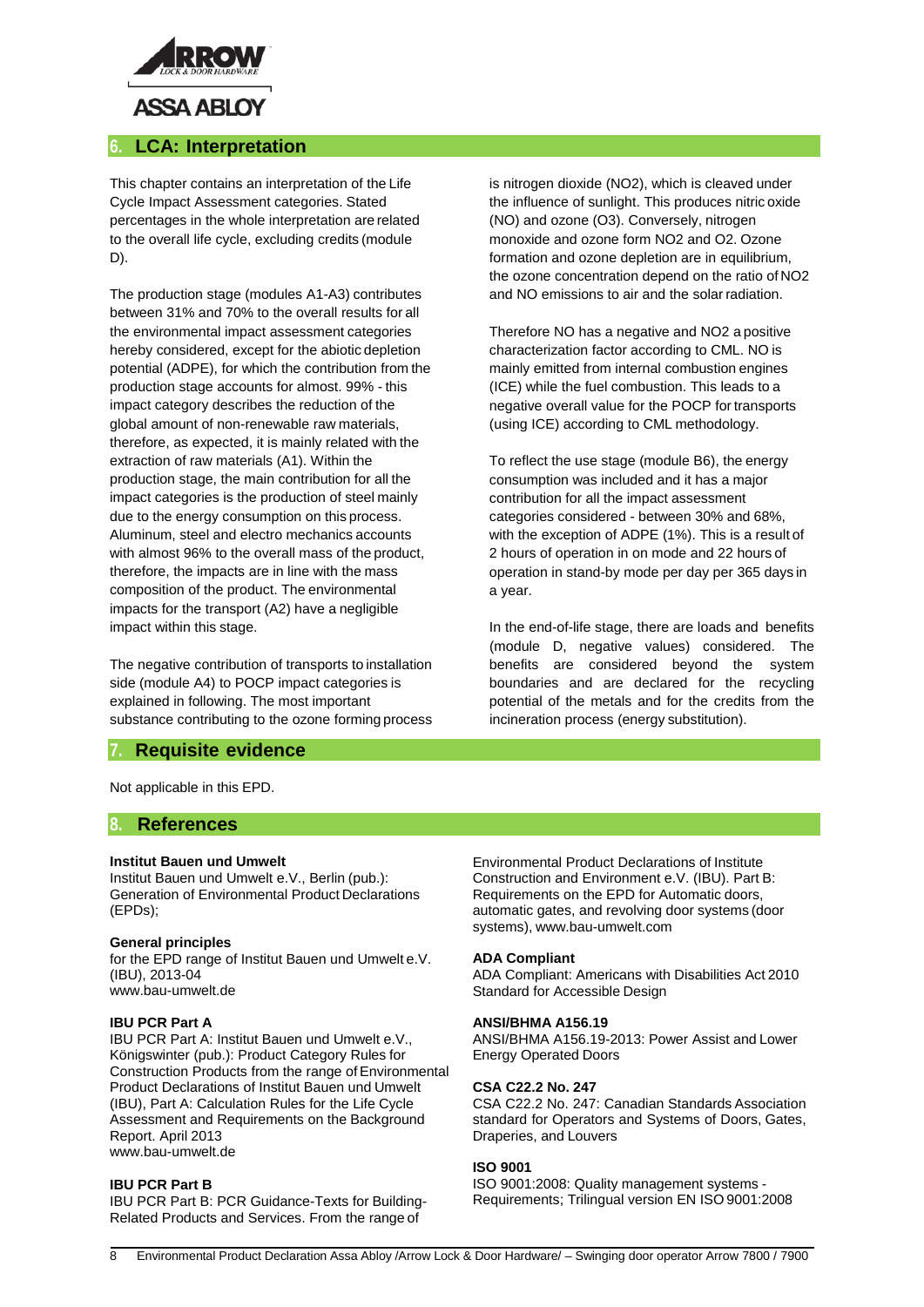

#### **ISO 14001**

ISO 14001: Environmental management systems - Requirements with guidance for use (ISO 14001:2004 + Cor. 1:2009)

#### **ISO 14025**

ISO 14025:2011-10: Environmental labels and declarations — Type III environmental declarations — Principles and procedures

#### **EN 15804**

EN 15804:2012+A1:2014: Sustainability of construction works - Environmental product declarations - Core rules for the product category of construction products

#### **ETL tested to UL325**

Tested to / Compliant with UL325 Door, Drapery, Gage, Louver, and Window Operators and Systems

#### **GaBi 6 2013**

GaBi 6 2013: Software-System and Database for Life Cycle Engineering. Copyright, TM. Stuttgart, Echterdingen, 1992-2013.

#### **GaBi 6 2013D**

GaBi 6 2013D: Documentation of GaBi 6: Software-System and Database for Life Cycle Engineering. Copyright, TM. Stuttgart, Echterdingen, 1992-2013[.](http://documentation.gabi-software.com/) <http://documentation.gabi-software.com/>

#### **UL10C**

UL10C Positive Pressure Fire Test of Door Assemblies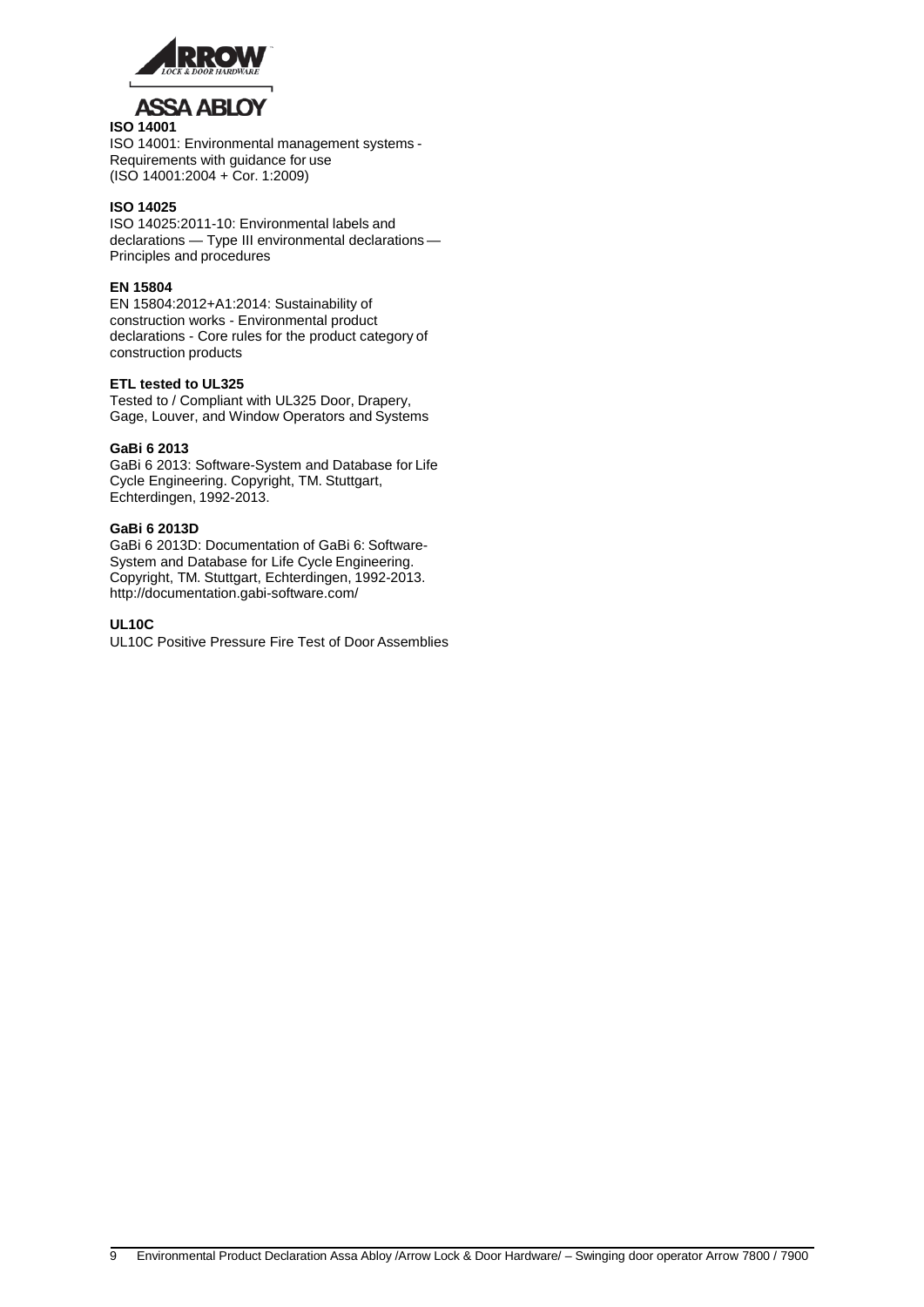

# **9. Annex**

Results shown below were calculated using TRACI Methodology.

|                                                                                  | DESCRIPTION OF THE SYSTEM BOUNDARY (X = INCLUDED IN LCA; MND = MODULE NOT DECLARED) |                                                                                                               |                                                    |                     |                               |              |                          |                           |                             |                          |                           |                   |                              |                                            |                                     |                  |                                                                    |                                             |                                     |
|----------------------------------------------------------------------------------|-------------------------------------------------------------------------------------|---------------------------------------------------------------------------------------------------------------|----------------------------------------------------|---------------------|-------------------------------|--------------|--------------------------|---------------------------|-----------------------------|--------------------------|---------------------------|-------------------|------------------------------|--------------------------------------------|-------------------------------------|------------------|--------------------------------------------------------------------|---------------------------------------------|-------------------------------------|
| PRODUCT STAGE                                                                    |                                                                                     | <b>CONSTRUCTI</b><br>ON PROCESS<br><b>STAGE</b>                                                               |                                                    | <b>USE STAGE</b>    |                               |              |                          |                           |                             |                          |                           | END OF LIFE STAGE |                              |                                            |                                     |                  | <b>BENEFITS AND</b><br><b>LOADS</b><br><b>BEYOND THE</b><br>SYSTEM |                                             |                                     |
|                                                                                  |                                                                                     |                                                                                                               |                                                    |                     |                               |              |                          |                           |                             |                          |                           |                   |                              |                                            |                                     |                  |                                                                    | <b>BOUNDARYS</b>                            |                                     |
| Raw material<br>supply                                                           | Transport                                                                           | Manufacturing                                                                                                 | Transport from the<br>gate to the site             | Assembly            | <b>Jse</b>                    | Maintenance  | Repair                   | Replacement <sup>1)</sup> | Refurbishment <sup>1)</sup> |                          | Operational energy<br>use | Operational water | use                          | De-construction<br>demolition              | Transport                           | Waste processing | Disposal                                                           | Reuse-                                      | Recovery-<br>Recycling<br>potential |
| A1                                                                               | A2                                                                                  | A3                                                                                                            | A4                                                 | A5                  | <b>B1</b>                     | <b>B2</b>    | B <sub>3</sub>           | Β4                        |                             | <b>B5</b>                | B <sub>6</sub>            | <b>B7</b>         |                              | C1                                         | C2                                  | C <sub>3</sub>   | C <sub>4</sub>                                                     |                                             | D                                   |
| X                                                                                | X                                                                                   | X                                                                                                             | X                                                  | X                   | <b>MND</b>                    | <b>MND</b>   | <b>MND</b>               | <b>MND</b>                |                             | <b>MND</b>               | X                         | <b>MND</b>        |                              | <b>MND</b>                                 | X                                   | $\times$         | X                                                                  |                                             | $\times$                            |
| <b>RESULTS</b>                                                                   |                                                                                     | <b>THE</b><br><b>OF</b>                                                                                       | 1 C.A                                              |                     | <b>ENVIRONMENTAL</b>          |              |                          | . IMPACT                  |                             |                          |                           |                   |                              |                                            |                                     |                  |                                                                    | piece of swinging door operator Norton 5700 |                                     |
| Parameter                                                                        |                                                                                     |                                                                                                               | <b>Parameter</b>                                   |                     |                               |              | Unit                     |                           | $A1-3$                      |                          | A4                        | A <sub>5</sub>    |                              | <b>B6</b>                                  | C <sub>2</sub>                      | C <sub>3</sub>   |                                                                    | C <sub>4</sub>                              | D                                   |
| <b>GWP</b>                                                                       |                                                                                     |                                                                                                               | Global warming potential                           |                     |                               |              | [kg $CO2$ -Eq.]          |                           | 1.05E+02                    |                          | 4.01E-01                  |                   | 4.41E+00 2.19E+02            |                                            | 4.01E-01                            |                  | 1.91E-02<br>9.34E-01                                               |                                             | $-5.63E + 01$                       |
| <b>ODP</b>                                                                       |                                                                                     | Depletion potential of the stratospheric                                                                      | ozone layer                                        |                     |                               |              | [kg CFC11-Eq.]           |                           |                             | 1.90E-07<br>2.04E-12     |                           | 2.13E-11          | 8.07E-08                     |                                            | 2.04E-12                            |                  | 1.39E-11<br>2.35E-12                                               |                                             | 2.37E-08                            |
| AP                                                                               |                                                                                     | Acidification potential of land and water                                                                     |                                                    |                     |                               |              | [kg $SO_2$ -Eq.]         |                           | 5.08E-01                    |                          | 2.40E-03                  | 1.22E-03          |                              | 6.92E-01                                   | 2.40E-03                            | 8.54E-05         |                                                                    | 3.04E-04                                    | $-3.00E - 01$                       |
| EP                                                                               |                                                                                     |                                                                                                               | Eutrophication potential                           |                     |                               |              | [kg N-eq.]               |                           |                             | 2.63E-02<br>1.69E-04     |                           | 6.97E-05          |                              | 3.40E-02                                   | 1.69E-04                            | 3.64E-06         |                                                                    | 1.25E-05                                    | $-7.83E-03$                         |
| Smog                                                                             |                                                                                     | Ground-level smog formation potential                                                                         |                                                    |                     |                               |              | [kg $O_3$ -eq.]          |                           |                             | 5.80E+00<br>4.94E-02     |                           | 2.82E-02          | 5.90E+00                     |                                            | 4.94E-02                            |                  | 7.74E-04<br>3.70E-03                                               |                                             | $-2.62E + 00$                       |
|                                                                                  | Resources - fossil resources<br>Resources                                           |                                                                                                               |                                                    |                     | [MJ]                          |              | $9.54E + 01$<br>7.96E-01 |                           |                             | 1.45E-01                 | 1.49E+02                  |                   | 7.96E-01                     |                                            | 1.55E-02<br>4.37E-02                |                  | $-4.41E + 01$                                                      |                                             |                                     |
| RESULTS OF THE LCA - RESOURCE USE: 1 piece of swinging door operator Norton 5700 |                                                                                     |                                                                                                               |                                                    |                     |                               |              |                          |                           |                             |                          |                           |                   |                              |                                            |                                     |                  |                                                                    |                                             |                                     |
| Parameter                                                                        |                                                                                     |                                                                                                               | <b>Parameter</b>                                   |                     | Unit                          |              | $A1-3$                   | A4                        |                             | A <sub>5</sub>           |                           | B <sub>6</sub>    |                              | C <sub>2</sub>                             | C <sub>3</sub>                      |                  | C <sub>4</sub>                                                     | D                                           |                                     |
| <b>PERE</b>                                                                      |                                                                                     |                                                                                                               | Renewable primary energy as<br>energy carrier      |                     |                               | [MJ]         |                          | 3.43E+02                  | ÷,                          |                          | ł,                        |                   | ÷,                           |                                            | $\overline{\phantom{a}}$            | ÷,               | $\blacksquare$                                                     |                                             | ÷,                                  |
|                                                                                  | Renewable primary energy<br><b>PERM</b><br>resources as material utilization        |                                                                                                               |                                                    | [MJ]                |                               | $0.00E + 00$ |                          |                           | ł,                          |                          |                           |                   |                              |                                            |                                     |                  |                                                                    |                                             |                                     |
| PERT                                                                             |                                                                                     |                                                                                                               | Total use of renewable primary<br>energy resources |                     |                               | [MJ]         |                          | 3.43E+02                  | 2.18E-01                    |                          | 1.15E-01                  |                   |                              | 2.47E+02<br>2.18E-01                       |                                     | 6.22E-02         |                                                                    | 4.14E-02                                    | $-2.10E + 02$                       |
| <b>PENRE</b>                                                                     |                                                                                     |                                                                                                               | Non renewable primary energy<br>as energy carrier  |                     |                               | [MJ]         | 1.39E+03                 |                           | $\blacksquare$              |                          | ÷                         |                   |                              | $\overline{\phantom{a}}$<br>$\blacksquare$ |                                     | ÷                |                                                                    | $\blacksquare$                              | $\overline{\phantom{a}}$            |
| PENRM                                                                            |                                                                                     |                                                                                                               | Non renewable primary energy                       |                     |                               | [MJ]         | $0.00E + 00$             |                           |                             |                          |                           |                   |                              |                                            |                                     |                  |                                                                    |                                             |                                     |
| <b>PENRT</b>                                                                     |                                                                                     | as material utilization<br>Total use of non renewable<br>primary energy resources                             |                                                    |                     | [MJ]                          |              | 1.39E+03                 | 5.55E+00                  |                             | 1.45E+00                 |                           |                   | 3.20E+03<br>$5.55E+00$       |                                            | 3.41E-01                            |                  | 5.02E-01                                                           | $-6.76E + 02$                               |                                     |
| <b>SM</b>                                                                        |                                                                                     | Use of secondary material                                                                                     |                                                    |                     | [kg]                          | 2.17E+00     |                          | $0.00E + 00$              |                             |                          | $0.00E + 00$              |                   | $0.00E + 00$<br>$0.00E + 00$ |                                            | $0.00E + 00$                        |                  | $0.00E + 00$                                                       | $0.00E + 00$                                |                                     |
| <b>RSF</b>                                                                       |                                                                                     | Use of renewable secondary<br>fuels                                                                           |                                                    |                     | [MJ]                          | $0.00E + 00$ |                          | $0.00E + 00$              |                             | $0.00E + 00$             |                           |                   | $0.00E + 00$<br>$0.00E + 00$ |                                            | $0.00E + 00$                        |                  | $0.00E + 00$                                                       | $0.00E + 00$                                |                                     |
|                                                                                  | Use of non renewable secondary<br><b>NRSF</b><br>fuels                              |                                                                                                               |                                                    | [MJ]                | $0.00E + 00$                  |              | $0.00E + 00$             |                           | $0.00E + 00$                | $0.00E + 00$             |                           |                   |                              | $0.00E+00$ 0.00E+00                        |                                     | $0.00E + 00$     | $0.00E + 00$                                                       |                                             |                                     |
| <b>FW</b>                                                                        |                                                                                     | Use of net fresh water                                                                                        |                                                    | $\lceil m^3 \rceil$ |                               | 8.34E-01     | 1.54E-04                 |                           | 1.28E-02                    | 1.13E+00                 |                           |                   | 1.54E-04                     | 1.54E-04                                   |                                     | 2.52E-03         | $-5.65E - 01$                                                      |                                             |                                     |
|                                                                                  |                                                                                     | <b>RESULTS OF THE LCA – OUTPUT FLOWS AND WASTE CATEGORIES:</b><br>piece of swinging door operator Norton 5700 |                                                    |                     |                               |              |                          |                           |                             |                          |                           |                   |                              |                                            |                                     |                  |                                                                    |                                             |                                     |
| Parameter                                                                        |                                                                                     |                                                                                                               |                                                    | Parameter           |                               |              | Unit                     |                           | $A1-3$                      |                          | A4                        | A5                |                              | <b>B6</b>                                  | C <sub>2</sub>                      | C <sub>3</sub>   |                                                                    | C <sub>4</sub>                              | D                                   |
| <b>HWD</b>                                                                       |                                                                                     |                                                                                                               | Hazardous waste disposed                           |                     |                               |              | [kg]                     |                           | 3.06E-02                    |                          | 1.26E-05                  | 1.00E-04          |                              | 2.49E-03 1.26E-05                          |                                     | 4.72E-05         |                                                                    | 5.34E-05                                    | $-1.06E - 02$                       |
| <b>NHWD</b>                                                                      | Non hazardous waste disposed                                                        |                                                                                                               |                                                    |                     | [kg]                          |              | 1.05E+01                 |                           | 6.98E-04                    | 1.15E-01                 |                           |                   | 1.02E+00 6.98E-04            |                                            | 1.10E-04                            | 1.09E-01         | $-8.34E + 00$                                                      |                                             |                                     |
| <b>RWD</b>                                                                       | Radioactive waste disposed                                                          |                                                                                                               |                                                    |                     | [kg]                          |              | 9.40E-02                 |                           | 7.27E-06                    | 8.46E-05                 |                           |                   | 2.63E-01 7.27E-06            | 4.91E-05                                   |                                     | 2.36E-05         | $-5.06E - 02$                                                      |                                             |                                     |
| CRU                                                                              |                                                                                     |                                                                                                               | Components for re-use                              |                     |                               |              | [kg]                     | $0.00E + 00$              |                             |                          | $0.00E + 00$              | $0.00E + 00$      |                              | 0.00E+00 0.00E+00 0.00E+00 0.00E+00        |                                     |                  |                                                                    |                                             |                                     |
| <b>MFR</b>                                                                       |                                                                                     |                                                                                                               | Materials for recycling                            |                     |                               |              | [kg]                     |                           | $0.00E + 00$                |                          | $0.00E + 00$              | 3.07E+00          |                              |                                            |                                     |                  |                                                                    | 0.00E+00 0.00E+00 7.59E+00 0.00E+00         |                                     |
| <b>MER</b>                                                                       |                                                                                     |                                                                                                               |                                                    |                     | Materials for energy recovery |              | [kg]                     |                           | $0.00E + 00$                |                          | $0.00E + 00$              | $0.00E + 00$      |                              | 0.00E+00 0.00E+00 0.00E+00 0.00E+00        |                                     |                  |                                                                    |                                             | $\overline{\phantom{a}}$            |
| EEE                                                                              |                                                                                     |                                                                                                               | Exported electrical energy                         |                     |                               |              | [MJ]                     |                           | $0.00E + 00$                |                          |                           | 0.00E+00 5.61E+00 |                              |                                            |                                     |                  |                                                                    | 0.00E+00 0.00E+00 0.00E+00 1.00E+00         | $\overline{\phantom{a}}$            |
| EET                                                                              | Exported thermal energy                                                             |                                                                                                               |                                                    |                     |                               |              | [MJ]                     |                           |                             | 0.00E+00<br>$0.00E + 00$ |                           | 1.58E+01          |                              |                                            | 0.00E+00 0.00E+00 0.00E+00 2.75E+00 |                  |                                                                    |                                             |                                     |